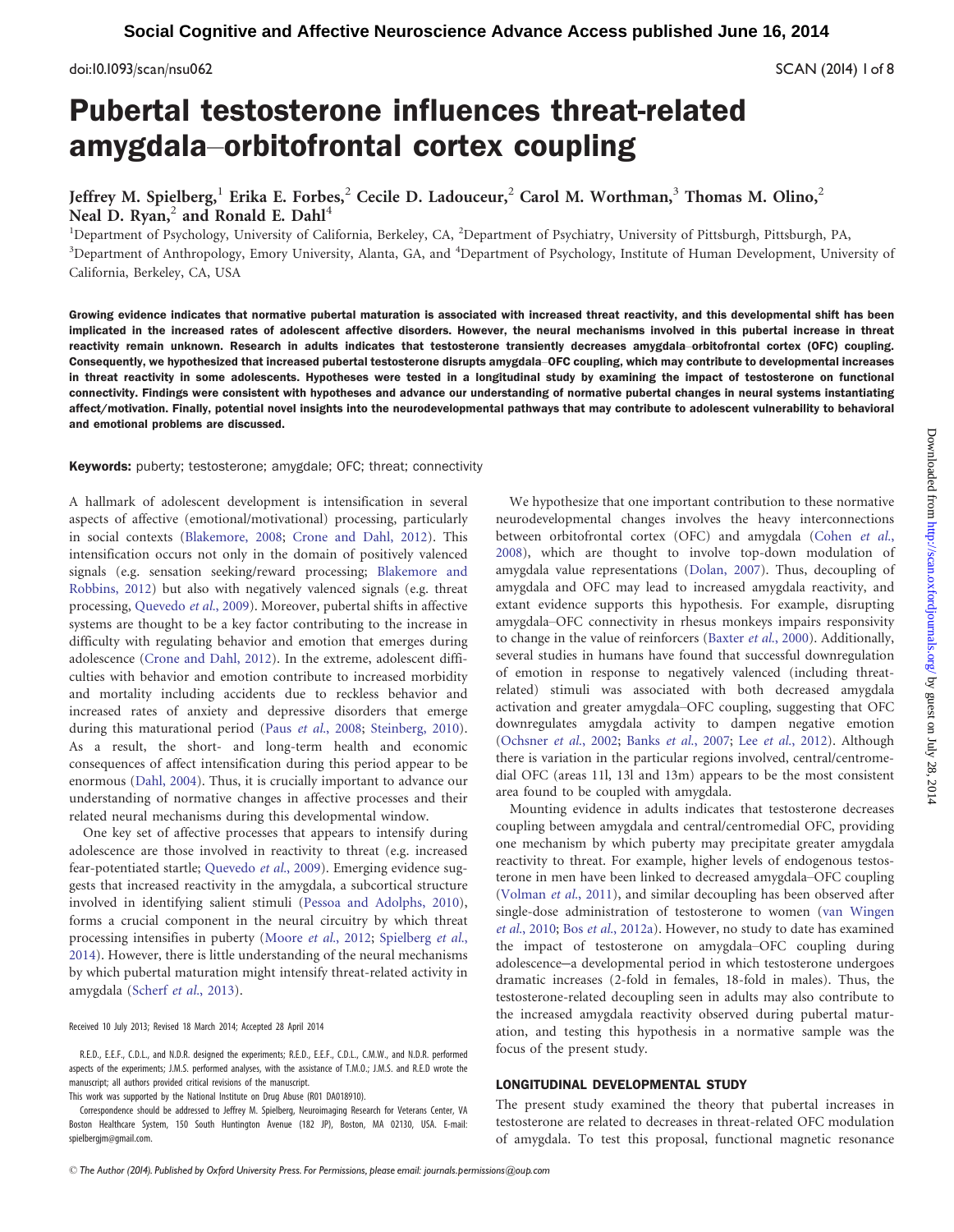imaging (fMRI) data were collected in the same participants at two time points (2 years apart, mean ages 11.9 and 14.0 years) while adolescents viewed social stimuli associated with potential threat (i.e. faces with anger or fear expressions). We chose this particular developmental period because of our specific focus on pubertal maturation (for which there is maximal variance during this time). To assess the impact of testosterone on amygdala–OFC coupling, longitudinal changes in testosterone were correlated with variation over time in condition-dependent amygdala–OFC connectivity.

## RESULTS

Participants performed a well-established social threat-processing task [\(Hariri](#page-6-0) et al., 2000), during which they indicated which of two stimuli matched a target stimulus. The task contrast of interest compared a threat face condition with a neutral control condition (geometric shape/neutral face). Initial analyses tested whether behavior and neural activation/connectivity changed across time (collection time points were two years apart). The analyses of main interest assessed whether change in testosterone over time moderated change in behavior/neural activation/connectivity.

#### **Testosterone**

Testosterone increased over time in boys (Time 1 mean  $= 166.5$ , s.d. = 139.5; Time 2 mean = 401.3, s.d. = 125.0;  $t = 13.2$ ,  $P < 0.01$ ) and girls (Time 1 mean  $= 44.7$ , s.d.  $= 12.6$ ; Time 2 mean  $= 57.9$ , s.d.  $= 14.5$ ;  $t = 5.6$ ,  $P < 0.01$ ). Individually, testosterone increased over time in all participants, except one girl who maintained the same level.

#### Behavioral data

Accuracy did not differ by Time  $[F_{(1,35)} = 0.01, P = 0.87]$ , Condition  $[F_{(1,35)} = 0.60, \quad P = 0.44]$  or  $Time \times Condition$  interaction  $[F(1,35) = 0.00, P = 0.98]$ . Similarly, there was no main effect of testosterone  $[F_{(1,34)} = 0.76, P = 0.39]$ , nor did testosterone moderate Time  $[F_{(1,34)} = 0.51, P = 0.48)$ , Condition  $[F_{(1,34)} = 0.05, P = 0.82]$  or Time  $\times$  Condition interaction  $[F_{(1,34)} = 0.54, P = 0.47]$ .

Reaction time (RT) differed by Time  $[F(1,35)] = 9.77$ , P < 0.01], with Time 1 RT greater than Time 2. RT also differed by Condition  $[F(1,35) = 67.82, P < 0.01]$ , with threat faces greater than neutral control shapes. There was no interaction between these factors  $[F(1,35)] = 0.50$ ,  $P = 0.49$ ]. Similarly, there was no main effect of testosterone  $[F_{(1,34)}] = 2.66$ ,  $P = 0.11$ ], nor did testosterone moderate Time  $[F_{(1,34)} = 2.71, P = 0.11],$  Condition  $[F_{(1,34)} = 2.79, P = 0.10]$  or Time  $\times$  Condition interaction  $[F_{(1,34)} = 0.32, P = 0.58]$ .

#### Main effects of task

The threat face–neutral shape main effect was significant in two clusters (Table 1). No significant changes over time in task main effect emerged.

#### Psychophysiological interaction connectivity with amygdala

Psychophysiological interaction (PPI) connectivity was examined, with left/right amygdala time series as the physiological predictor and threat face–neutral shape as the task predictor. Both mean connectivity and change in connectivity across time were examined.

Five clusters emerged in which there was a significant PPI effect averaged across time for left amygdala (see [Table 2\)](#page-2-0). Three clusters (bilateral lingual/cuneus/inferior/middle occipital and right and left fusiform/inferior occipital) exhibited a positive PPI effect (more positive coupling with amygdala during threat than neutral), whereas two clusters (in posterior cingulate and left middle-temporal gyrus) exhibited a negative PPI effect (more positive coupling during neutral than threat). Similar clusters were found for right amygdala, except for the absence of the middle temporal gyrus cluster. No significant differences across time in PPI emerged.

#### Impact of testosterone on PPI connectivity with amygdala

To test our hypothesis that threat-induced amygdala–OFC connectivity is inversely related to change in testosterone, we examined the degree to which change over time in testosterone moderated change over time in connectivity between these regions.

In line with hypotheses, increased testosterone over time was associated with decreased connectivity between left amygdala and a cluster in right centromedial OFC during the threat face condition ([Figure 1](#page-3-0) and [Table 3](#page-4-0)). A similar relationship was found with connectivity between right amygdala and an overlapping cluster in right centromedial OFC ([Figure 1](#page-3-0) and [Table 3](#page-4-0)). As illustrated in [Figure 1](#page-3-0), adolescents with a large increase in testosterone exhibited positive amygdala–right OFC connectivity at Time 1, which became decoupled at Time 2.

This pattern is also present when examining connectivity only during the threat face condition (vs fixation). Similarly, an overlapping cluster emerges for left amygdala when using the neutral face condition as a baseline [cluster  $P = 0.04$ , voxel  $n = 25$ , maximum  $z = 3.65$ ,  $(x, y, z)$  $z$ ) = 24, 46, -16]. Thus, this effect does not depend on using shape as a baseline.

Findings remain significant when covarying out  $\Delta$ age, mean testosterone and testosterone at Time 1, indicating that findings are not due simply to development over time or baseline/final testosterone level. Thus, present findings support the hypothesis that surges in testosterone during adolescence decouple amygdala and OFC, which may lead to reduced top-down regulation of amygdala by OFC.

To ensure that findings were not driven by participants who had only a small change in testosterone, we reexamined these relationships only in participants with a large increase in testosterone. Importantly, the left amygdala finding remained highly significant. The right amygdala finding became marginal. Because the effect size remained consistent, the marginality of significance is most likely because of decreased power due to a smaller sample size.

| Table 1 Task main effects averaged across time |  |  |  |
|------------------------------------------------|--|--|--|
|------------------------------------------------|--|--|--|

| Region                                                                                                           | Cluster size | Maximum z-value | Cluster P-value | Location |     |       |
|------------------------------------------------------------------------------------------------------------------|--------------|-----------------|-----------------|----------|-----|-------|
|                                                                                                                  |              |                 |                 |          |     |       |
| R OFC/IFG/MFG (BA 9/11/45/46/47)                                                                                 | 1948         | 5.36            | 0.003           | 54       | 40  | 14    |
| B amygdala/hippocampus/STG/fusiform/lingual/cuneus/inferior<br>and middle occipital (BA 17/18/19/20/30/36/37/38) | 17644        | 8.12            | >0.001          | 20       | — 4 | $-14$ |

Downloaded from http://scan.oxfordjournals.org/ by guest on July 28, 2014  $Down$ loaded from <http://scan.oxfordjournals.org/> by guest on July 28, 2014

Note: Main effect for the threat face-neutral shape contrast; R, right; B, bilateral; OFC, orbitofrontal cortex; IFG, inferior frontal gyrus; MFG, middle frontal gyrus; STG, superior temporal gyrus; BA, Brodmann's area; Cluster size, number of voxels in cluster; Location, coordinates of the maximum z-value (in Montreal Neurological Institute (MNI)152 space).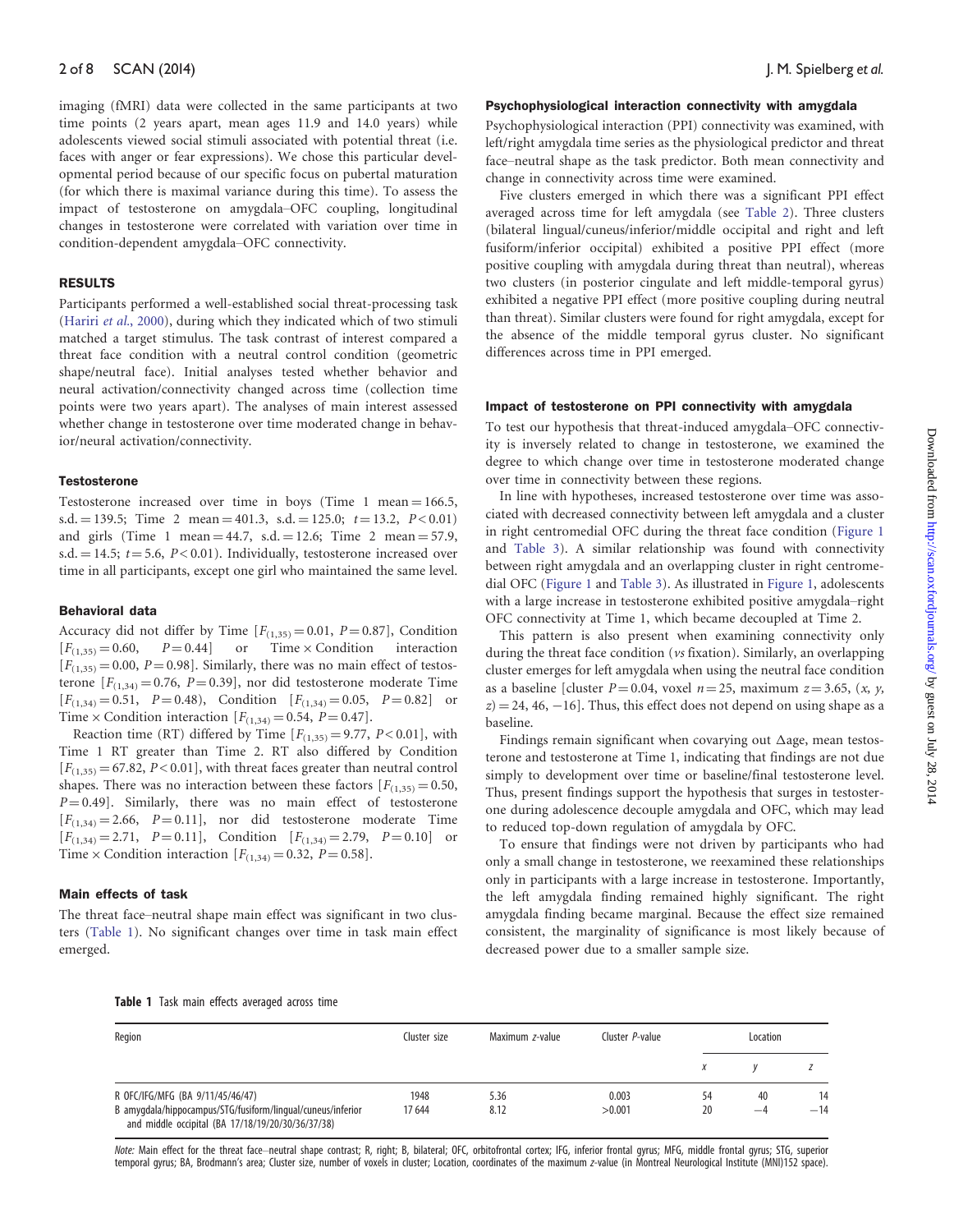<span id="page-2-0"></span>Table 2 PPI connectivity with amygdala averaged across time

| Region                                                                      | Cluster<br>size | Max<br>z-value | Cluster<br>P-value | Location |       |       |
|-----------------------------------------------------------------------------|-----------------|----------------|--------------------|----------|-------|-------|
|                                                                             |                 |                |                    | Χ        | у     | Z     |
| Coupling with left amygdala                                                 |                 |                |                    |          |       |       |
| B lingual/cuneus/inferior and                                               | 1216            | 4.66           | < 0.001            | $-22$    | $-96$ | 22    |
| middle occipital (BA 17/18/19)                                              |                 |                |                    |          |       |       |
| R fusiform/inferior occipital (BA 19/37)                                    | 625             | 4.64           | < 0.001            | 36       | $-50$ | $-20$ |
| L fusiform/inferior occipital (BA 19/37)                                    | 535             | 4.36           | < 0.001            | $-40$    | $-76$ | $-10$ |
| PCC (BA 23/29/30/31)                                                        | 441             | $-4.53$        | 0.001              | $\Omega$ | $-42$ | 22    |
| L MTG (BA 21/22)                                                            | 226             | $-3.95$        | 0.04               | $-62$    | $-20$ | $-8$  |
| Coupling with right amygdala                                                |                 |                |                    |          |       |       |
| B fusiform/lingual/cuneus/inferior and<br>middle occipital (BA 17/18/19/37) | 2600            | 4.77           | < 0.001            | $-26$    | $-82$ | $-8$  |
| R fusiform/inferior occipital (BA 37)                                       | 348             | 4.06           | 0.006              | 34       | $-46$ | $-20$ |
| PCC (BA 23/29/30/31)                                                        | 619             | $-4.89$        | >0.001             | 0        | $-42$ | 22    |

Note: Task contrast in PPI was threat face–neutral shape; R, right; L, left; B, bilateral; PCC, posterior cingulate cortex; MTG, middle temporal gyrus; BA, Brodmann's area; Cluster size, number of voxels in cluster; Location, coordinates of the maximum z-value (in MNI152 space).

To determine whether findings were driven by one gender, the impact of testosterone on coupling was examined within gender. As depicted in [Figure 2](#page-4-0), the relationship between left amygdala and OFC was significant in both girls ( $\beta = -0.41$ ,  $P = 0.05$ ,  $\Delta R = 0.16$ ) and boys ( $\beta = -0.67$ ,  $P < 0.01$ ,  $\Delta R = 0.49$ ). Similarly, the relationship between right amygdala and OFC was significant in both girls  $(\beta = -0.47, P = 0.03, \Delta R = 0.21)$  and boys  $(\beta = -0.47, P = 0.04,$  $\Delta R = 0.22$ ).

## Relationship between changes in coupling and approach/withdrawal temperament

The present study focused on a carefully screened normative sample, and we did not pose any hypotheses related to individual differences in coupling and clinical measures of affective changes (e.g. anxiety). However, as a preliminary exploration of this dimension, we examined the relationship between (change over time in) coupling and a normative measure of approach/withdrawal temperament in those participants with a large increase in testosterone. Decreased coupling over time was associated with increased levels of withdrawal temperament  $(P = 0.02)$ , consistent with an increase in threat sensitivity.

## **DISCUSSION**

The goal of this study was to examine the interactive biological mechanisms-neural and hormonal-by which normative pubertal development gives rise to increased amygdala reactivity to threat. Our findings are consistent with the theory that pubertal surges in testosterone contribute to increased amygdala reactivity to threat via decreased coupling between amygdala and OFC. Specifically, we demonstrate for the first time that adolescents with large increases in testosterone over 2 years of pubertal maturation show large reductions in positive coupling between these regions 2 years later. Crucially, this pattern of relative decoupling was observed only in the threat condition and was independent of the baseline condition used, suggesting that these findings are specific to threat processing. Exploratory analyses also found that decreased amygdala–OFC coupling over time was associated with increased withdrawal temperament, consistent with the proposal that this change in coupling is associated with an increase in threat sensitivity. Finally, the region of OFC observed in the present study is consistent with that found previously in adults to be associated with both testosterone-related reductions in coupling and topdown control of amygdala during emotion regulation [\(Ochsner](#page-6-0) et al.[, 2002](#page-6-0); Lee et al.[, 2012\)](#page-6-0), suggesting that the particular mechanism at play may be a reduction in top-down biasing of amygdala by OFC.

These findings have implications for understanding the normal development of emotion regulation during adolescence. Specifically, research suggests that successful downregulation of negative emotion is dependent, in part, on intact amygdala–OFC coupling [\(Ochsner](#page-6-0) et al.[, 2002;](#page-6-0) Lee et al.[, 2012](#page-6-0)). Accordingly, the disruption in coupling observed in the present study suggests that regulating negative emotion may become more difficult as puberty progresses.

With regard to the particular psychological processes impacted by reduced coupling, research suggests that intact amygdala–OFC coupling is particularly important for overriding past value associations. For example, recent work indicates that OFC is involved in calculating value on the fly in novel situations that require the integration of valuation information from several sources ([Jones](#page-6-0) et al[., 2012\)](#page-6-0). In other words, OFC is required when an individual must infer the value of a stimulus-not based on direct past experience of the particular situation currently faced-but by mapping together contingency and value information from different sources to estimate value. When this value differs from cached values (e.g. represented in amygdala), OFC is thought to override such values through top-down modulation. Although speculative, it is possible that the reduced coupling observed in the present study has a particularly strong impact when adolescents engage with stimuli that are novel and/or change in value over time. For example, the value attached to social relationships-both in general and with specific individuals-shows a high degree of variability in adolescence [\(Gardner and Steinberg, 2005\)](#page-6-0). The reduced amygdala–OFC coupling observed in the present study may thus contribute to greater social volatility-at precisely the time during which social relationships, particularly with peers, become increasingly salient ([Brown, 2004\)](#page-6-0).

Increasing evidence indicates that testosterone plays a key modulatory role in processes involved in navigating social interactions, particularly when social status can be gained or lost. Recent reviews have concluded that testosterone promotes the search for, and maintenance of, social status and alters the appraisal of motivationally relevant social stimuli [\(Carney](#page-6-0) et al., 2010; Bos et al[., 2012b](#page-6-0)). This role for testosterone is consistent with research on rodents and non-human primates, wherein testosterone acts to enhance approach behavior in threatening social situations ([Fernandez-Guasti and Martinez-Mota,](#page-6-0) [2005;](#page-6-0) [Lacreuse](#page-6-0) et al., 2010).

Our findings suggest a potential neural mechanism by which testosterone increases the pursuit of social status. Specifically, it may be that disrupting top-down OFC regulation renders amygdala more reactive toward threats to social status and salient social cues in general, given that amygdala is particularly reactive to social stimuli [\(Adolphs](#page-6-0) et al., [1998\)](#page-6-0). This is not to imply that testosterone's impact on the pursuit of social status (e.g. during adolescence) reflects a lack of 'control'. Rather, it is possible that reducing amygdala–OFC coupling increases the motivational salience of social status, making high status a more valued goal. Accordingly, present findings suggest the possibility that changes in coupling impact the type of goals chosen rather than the ability to regulate the pursuit of goals per se.

Although the focus of the present study is on threat processing, it should be noted that both amygdala and OFC are also involved in the processing of appetitive stimuli [\(Baxter and Murray, 2002\)](#page-6-0). Thus, future research should examine a modulatory role of testosterone on amygdala–OFC coupling in the context of potential reward to determine whether similar decreases in coupling are observed.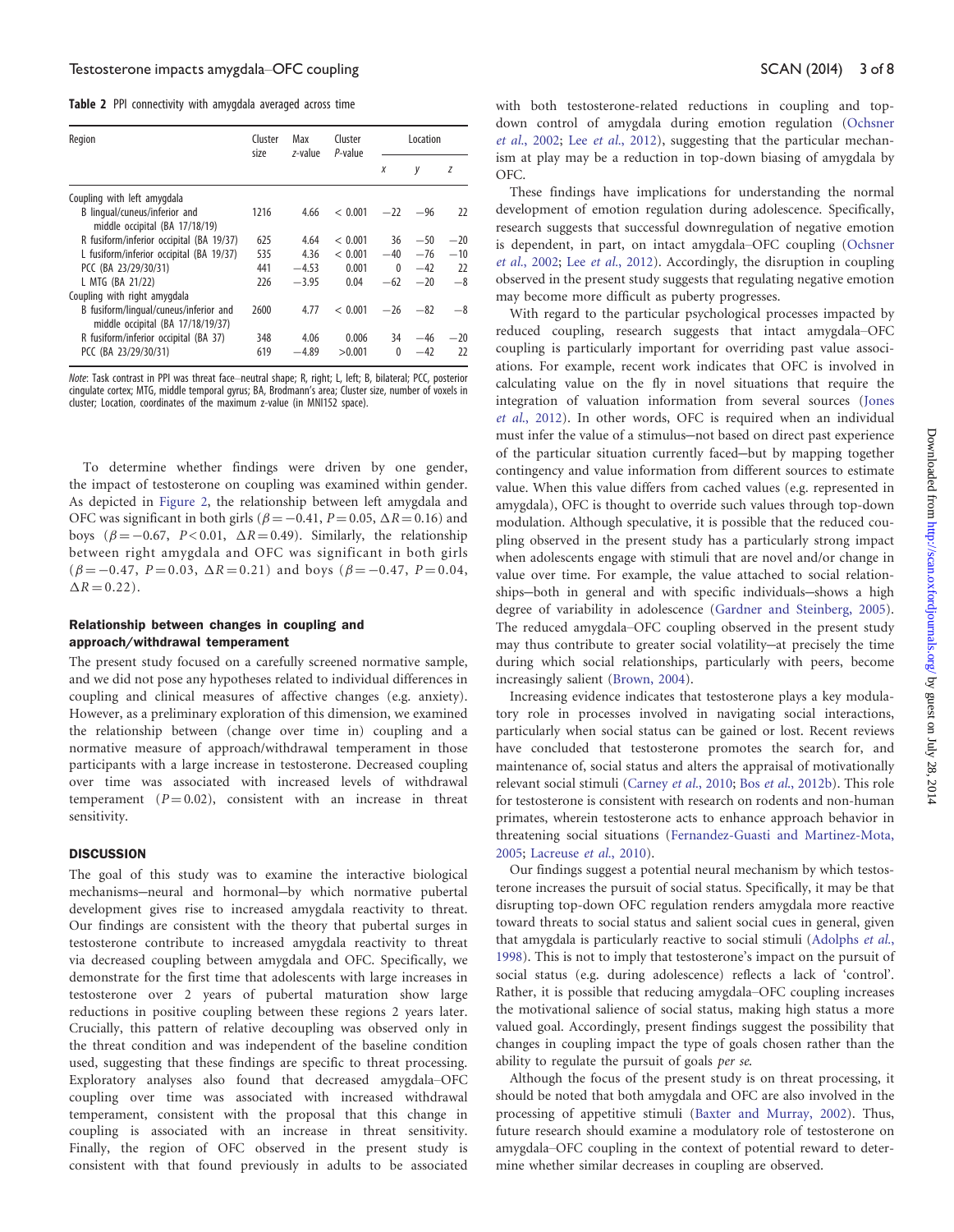<span id="page-3-0"></span>

Fig. 1 Decreased threat-related coupling with amygdala over time in participants with large increases in testosterone. Note: OFC = orbitofrontal cortex. The left images display two views of regions of OFC that exhibited decreased threat-related coupling with left (blue) and right (red; overlap = purple) amygdala in individuals with large increases in testosterone over time. Also pictured is a representative coronal slice that shows the average location of the amygdala seed regions. The scatterplot on the top right illustrates the relationship between change in testosterone over time (x-axis, z-scored within gender) and change in threat-related left amygdala-OFC coupling (y-axis, mean change in coupling  $\beta$ -value, converted to z-scores). The bar graph in the bottom right illustrates this relationship broken down by time point and by size of testosterone increase (determined by median split). Error bars represent 95% confidence intervals. The graphs for the coupling with right amygdala exhibited extremely similar patterns.

## Adolescent psychopathology and maladaptive behavior

Although the present study examined only a normative sample of adolescents, and thus can extend inferences only to this population, present findings provide a new direction in which to investigate the neural mechanisms involved in adolescent psychopathology and maladaptive behavior. In particular, progress toward understanding how puberty contributes to the development of behavioral and emotional problems has been challenged by an apparent paradox: adolescence is associated with increases in both risk taking and anxiety. Although it is reasonable for intensification in systems commonly associated with threat avoidance to lead to greater anxiety, it is rather counterintuitive that risk taking increases over the same interval. Indeed, initial attempts to explain increased risk taking in adolescence posited that reactivity to threat decreases during this time (Ernst et al.[, 2006\)](#page-6-0), a position contradicted by recent research ([Quevedo](#page-6-0) et al., 2009).

Attempting to resolve this discrepancy, [Spielberg](#page-6-0) [et al.](#page-6-0) [\(2014\)](#page-6-0) proposed that puberty is associated in some adolescents with an increase in the tendency to experience some aspects of threat as exciting/ thrilling, increasing the likelihood of approaching (vs avoiding) potential threats. The findings of this study were consistent with this theory and further indicated that this effect was present only in adolescents who also exhibited increased threat-related activation in nucleus accumbens (NAcc). Interestingly, amygdala activation was associated with higher levels of sensation seeking and decreased symptoms of anxiety disorders only in participants with increased NAcc. Thus, initial evidence indicates that pubertal increases in threat reactivity may contribute to the emergence of both anxiety disorders and risk taking during this period. Thus, although very preliminary, present findings suggest that testosterone-related reductions in amygdala–OFC coupling may form one link in the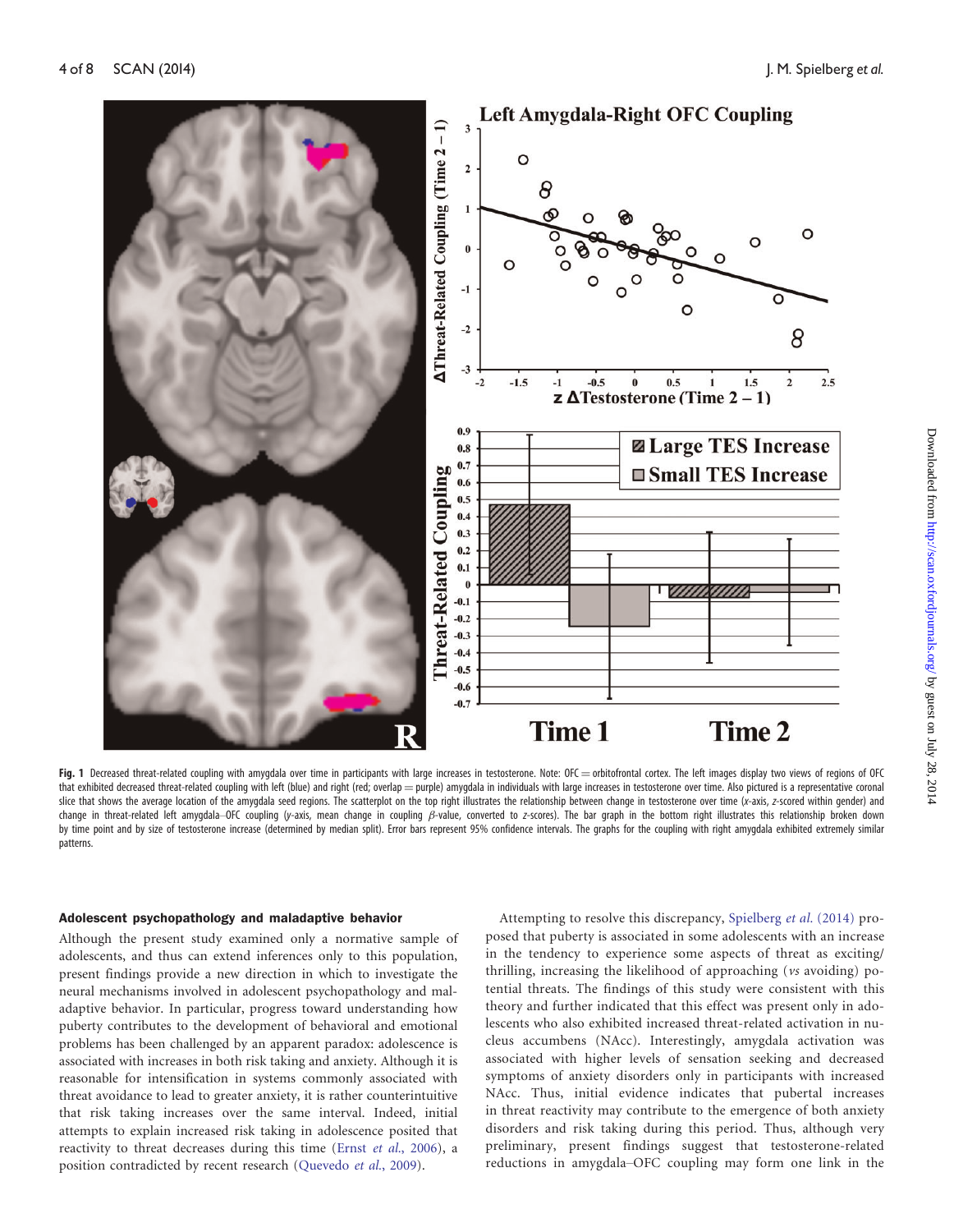<span id="page-4-0"></span>Table 3 Orbitofrontal regions exhibiting testosterone-dependent changes in coupling with amvgdala

| Region                                                                                        | Cluster size | Max z-value | Cluster P-value | Location |       |       |
|-----------------------------------------------------------------------------------------------|--------------|-------------|-----------------|----------|-------|-------|
|                                                                                               |              |             |                 | X        | V     | z     |
| Coupling with left amygdala<br>R OFC (BA 11)<br>52<br>$-3.71$<br>Coupling with right amygdala |              | 0.04        | 34              | 48       | $-16$ |       |
| R OFC (BA 11)                                                                                 | 69           | $-3.77$     | 0.01            | 34       | 48    | $-16$ |

Note: Task contrast in PPI was threat face–neutral shape; R, right; OFC, orbitofrontal cortex; BA, Brodmann's area; Cluster size, number of voxels in cluster; Location, coordinates of the maximum <sup>z</sup>- value (in MNI152 space).



Fig. 2 Within gender threat-related coupling between left amygdala and OFC. Note:  $OFC =$  orbitofrontal cortex. The scatterplot illustrates the relationship between change in testosterone over time (x-axis) and change in threat-related left amygdala–OFC coupling (y-axis, mean

neurodevelopmental pathway by which puberty leads to increased anxiety and risk taking. Specifically, it is possible that disrupting top-down OFC control may leave amygdala free to react more strongly to potential threat and salient stimuli more generally.

#### Strengths and limitations

The present study benefits from a number of strengths, including a longitudinal design, which allows for more powerful and accurate tests of developmental change and remains uncommon in the developmental neuroscience literature. Additionally, the design allowed for disentanglement of puberty and age effects, which are often confounded. Puberty and age were de-confounded in the present study because participants were sampled such that there was variance in the level of pubertal development at the two time points, but all participants had the same change in age (2 years). Therefore, there was a large amount of between-participant variance in how much pubertal status changed, whereas there was only minimal between-participant variance in age change. Thus, change in testosterone across time was uncorrelated with change in age in the present design. In addition, the present study examined connectivity specifically during a threat condition, using two neutral control conditions as baseline comparisons. Several previous studies (e.g. [van Wingen](#page-6-0) et al., 2010) examined

connectivity across the entire paradigm, leaving unclear whether reduced coupling occurs differentially, or at all, in threat contexts.

Findings extend previous research on the impact of testosterone on connectivity, which focused solely on adults using either administrations of testosterone or examination of individual differences in endogenous testosterone. Although extremely useful, several methodological issues limit the utility of these studies, particularly for understanding the impact of testosterone during puberty. For example, artificial administration of testosterone does not capture the consequence of naturalistic surges in testosterone, especially over months/years and during a period of brain development. In addition, the duration and level of the testosterone increase in adult studies are brief and relatively modest; in contrast, testosterone levels at puberty typically double in girls and increase 18-fold in males. Similarly, examining individual differences in endogenous testosterone does not address the impact that increases in testosterone have on connectivity. Most important with regard to development, testosterone is likely to have differential effects in adolescents, given the unique neural and environmental context during this period. The present study addressed these disadvantages by investigating the impact of naturalistic increases in testosterone on amygdala–OFC coupling during this key developmental period.

Interestingly, the observed effects were present for both boys and girls, even though increases in testosterone were substantially higher in boys. When examined within gender (see Figure 2), it appears that effects depend on a relative change rather than absolute change in testosterone. This may be due to a greater sensitivity in girls or another as yet unknown mechanism.

As with any study, there are several interpretational limitations that must be considered. First, although there is evidence that OFC exerts top-down control over amygdala, the analyses used in the present study are correlational and cannot determine direction/causality. Thus, it is possible that present findings are due to amygdala exerting control over OFC and/or a third brain region influencing both regions. Future research employing methods with finer time resolution (e.g. magnetoencephalography source localization) would help to determine the direction of present effects.

Second, it is possible that findings were driven by differences in fMRI data quality at the two time points (which may differentially impact the connectivity effect size). Although this can never be ruled out, there are several reasons why it is unlikely for this confound to be driving the observed effects. First, because we use a neutral baseline, differences in data quality would have to impact the threat condition to a greater degree. In addition, these (condition-differential) differences in data quality would have to scale with differences testosterone to be driving present findings. Finally, we investigated three potential sources of degradation in data quality. First, we visually examined fMRI coverage in OFC and amygdala between time points and across participants and did not observe noticeable differences. Second, we calculated signal to noise ratio in OFC and found no differences across time, by condition or scaling with testosterone. Third, we found that head motion did not differ significantly between time points. Therefore, although differences in data quality remain a potential confound (as they do in any longitudinal/individual differences study), we believe that it is relatively unlikely to be driving the effects observed in the present study.

A final limitation is that the present study only examined development from pre-/early to mid-adolescence. Thus, we are unable to investigate developmental changes occurring from mid to late adolescence/early adulthood. Because significant development in motivational, affective and social processes continues to occur during this later time period, effects observed in the present study may be exacerbated and/or distinct effects may emerge. Although an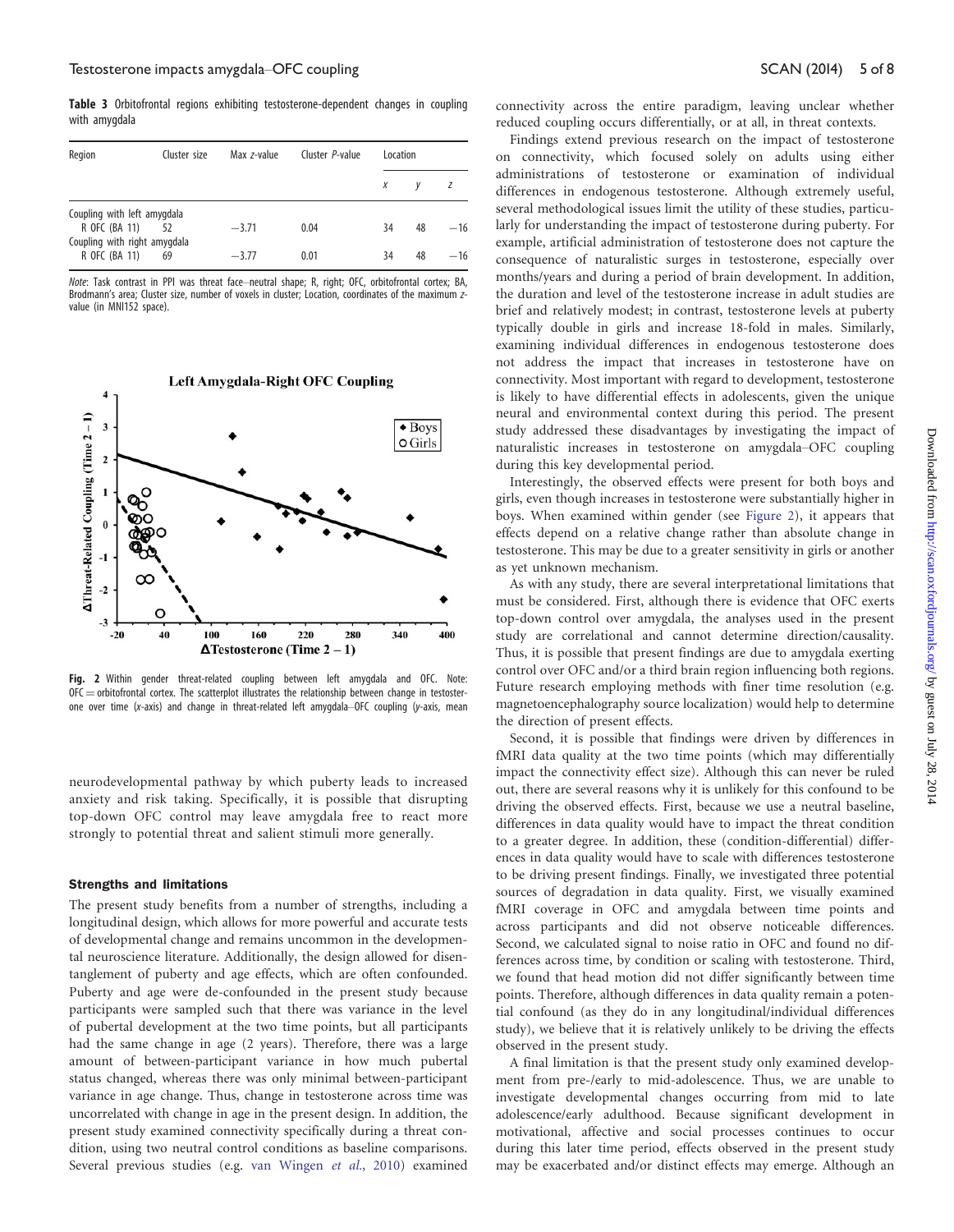interesting direction for future research, we do not believe that this complexity undermines the inferences of the present study.

Although not a limitation per se, it should be noted that the study used a carefully screened normative sample free from clinical anxiety, affective disorders and pathological risk taking. Therefore, present findings cannot speak directly to the development of pathology in these realms. However, we believe that the study provides a deeper understanding of normative developmental changes that help to frame new hypotheses that can be tested in clinical samples.

In spite of these limitations, the present study reports novel findings that deepen our understanding of the neurodevelopmental mechanisms that confer vulnerability for adolescent psychopathology and maladaptive behavior. Specifically, we demonstrate that pubertal surges in testosterone over a 2 year period were associated with concurrent decreases in threat-related amygdala–OFC coupling. Overall, the present study offers evidence of a novel link in adolescent neurodevelopmental pathways-pathways that may result in psychopathology and maladaptive behavior.

## ONLINE METHODS

#### **Participants**

Adolescents were part of a study of pubertal influences on normal affective development and were recruited from the community through advertisements, flyers and phone lists. Adolescents were free of current and lifetime psychiatric disorders, did not have braces and had no history of head injury, serious medical illness or psychotropic medication/alcohol/illicit drug use. Each participant and a parent/ guardian provided informed assent/consent according to the guidelines of the University of Pittsburgh Institutional Review Board.

fMRI and testosterone data were collected at two time points,  $\sim$ 2 years apart (mean  $= 2.1$ , s.d.  $= 0.2$ ). Data were collected from 61 participants at both time points. Data for 19 participants were not used due to motion  $\geq$  5 mm (*n* = 8), poor amygdala segmentations (*n* = 4) or poor registrations ( $n = 7$ ) at one or both time points. Data from one participant were removed because of motion-related fMRI artifact. In the final sample  $(n = 41, 51\%$  female), mean ages were 11.5 years  $(s.d. = 0.7)$  for females and 12.4 years  $(s.d. = 0.6)$  for males at Time 1 and 13.6 years (s.d.  $= 0.7$ ) for females and 14.4 years (s.d.  $= 0.6$ ) for males at Time 2. Females were purposefully sampled to be younger based on epidemiologic findings that girls in the USA undergo puberty earlier than boys (Wu et al.[, 2002](#page-7-0)).

## **Testosterone**

Circulating levels of testosterone were assessed in the morning through bloodspot sampling using a minimally invasive finger-stick procedure [\(Worthman and Stallings, 1997](#page-7-0)). Testosterone assays were a modification of a commercially available serum/plasma radioimmunoassay kit (Pantex, Santa Monica, CA). No participants were below the minimal detectable dose sensitivity criterion (14.2 ng/dl for males and 14.0 ng/dl for females). Inter-assay coefficients of variation were acceptable. To model testosterone increases over time, a change predictor was created by subtracting testosterone at Time 1 from Time 2. All participants demonstrated an increase in testosterone over time, except for one girl who maintained the same level. To remove gender-related differences in the mean and variance of testosterone scores, the change predictor was z-scored separately within gender. Pubertal development was also assessed via Tanner staging based on a physical examination conducted by a nurse. Testosterone level was highly correlated with Tanner stage at Time 1 ( $r = 0.63$ ,  $P < 0.001$ ) and less so at Time 2 ( $r = 0.31$ ,  $P = 0.05$ ) (the reduction appears to be due to a ceiling effect in Tanner stage).

#### Temperament questionnaire

To measure approach/withdrawal temperament, the Revised Dimensions of Temperament Survey (DOTS; [Windle and Lerner,](#page-7-0) [1986\)](#page-7-0) was administered to adolescents at each time point. Only the seven-item approach/withdrawal subscale was examined in the present study.

## Threat processing paradigm

The threat processing paradigm was a block-design face-processing task used in dozens of studies of threat processing [\(Hariri](#page-6-0) et al., [2000\)](#page-6-0). The paradigm contained four blocks of a face-processing task interleaved with five blocks of a neutral control task. During the face task, participants viewed a trio of faces and indicated which of two faces was identical to the target face. Each block contained six novel exemplars of one type of facial expression (angry, fearful or neutral) presented for 2s each (three images per gender). Affect type was consistent within block, and blocks of threat faces  $(\text{angry} + \text{fearful})$ alternated with blocks of neutral faces (each two blocks) with order counterbalanced across participants/time points. All face stimuli were derived from a standard set of pictures of facial affect [\(http://www.](http://www.macbrain.org/resources.htm) [macbrain.org/resources.htm\)](http://www.macbrain.org/resources.htm). During the neutral control condition, participants viewed a set of three geometric shapes (circles, vertical ellipses and horizontal ellipses) and selected one of the two shapes (bottom) that matched the target shape (top). Each neutral control block consisted of six different images, each of which was presented twice in a pseudorandom order for 2 s. Within each block, interstimulus interval varied 2–6 s.

### Behavior analysis

Accuracy and mean RT were calculated for each participant by time point and condition. Repeated-measures analyses of variance (ANOVAs) were used, with Time and Condition as within-participant factors and change in testosterone as a between-participant continuous predictor.

## fMRI data acquisition

Participants were scanned using a Siemens 3T Allegra scanner. Blood Oxygen Level Dependent data were acquired with a gradient echoplanar imaging sequence covering 34 axial slices (3 mm thick, interleaved collection, Time to Repeat/Time to  $Echo = 2000/25$  ms, field of view = 20 cm, matrix =  $64 \times 64$ ). A 192-slice MPRAGE was acquired (spatial resolution  $1 \text{ mm} \times 1 \text{ mm} \times 1.54 \text{ mm}$ ).

#### fMRI data processing

fMRI processing was carried out using FSL tools. Functional data for each participant were motion corrected, temporally filtered with a non-linear high-pass filter that attenuated frequencies <1/150 Hz, spatially smoothed using a 3D Gaussian kernel (full width half  $max = 5$  mm), corrected for slice-timing differences and intensity-normalized. To remove motion-related variance, independent component analysis was carried out for each data set using MELODIC. Components that reflected variance due to motion (i.e. rings around the brain, activation in ventricles) were identified and removed.

Functional data were registered to the structural scan using boundary-based registration and then warped into stereotaxic space (the non-linear MNI152 template standard with FSL) using FMRIB's Nonlinear Registration Tool (FNIRT). Analyses were performed on the processed functional time series of each participant using FMRIB's Improved Linear Model (FILM). The three task conditions were entered as predictors after being convolved with a gamma function.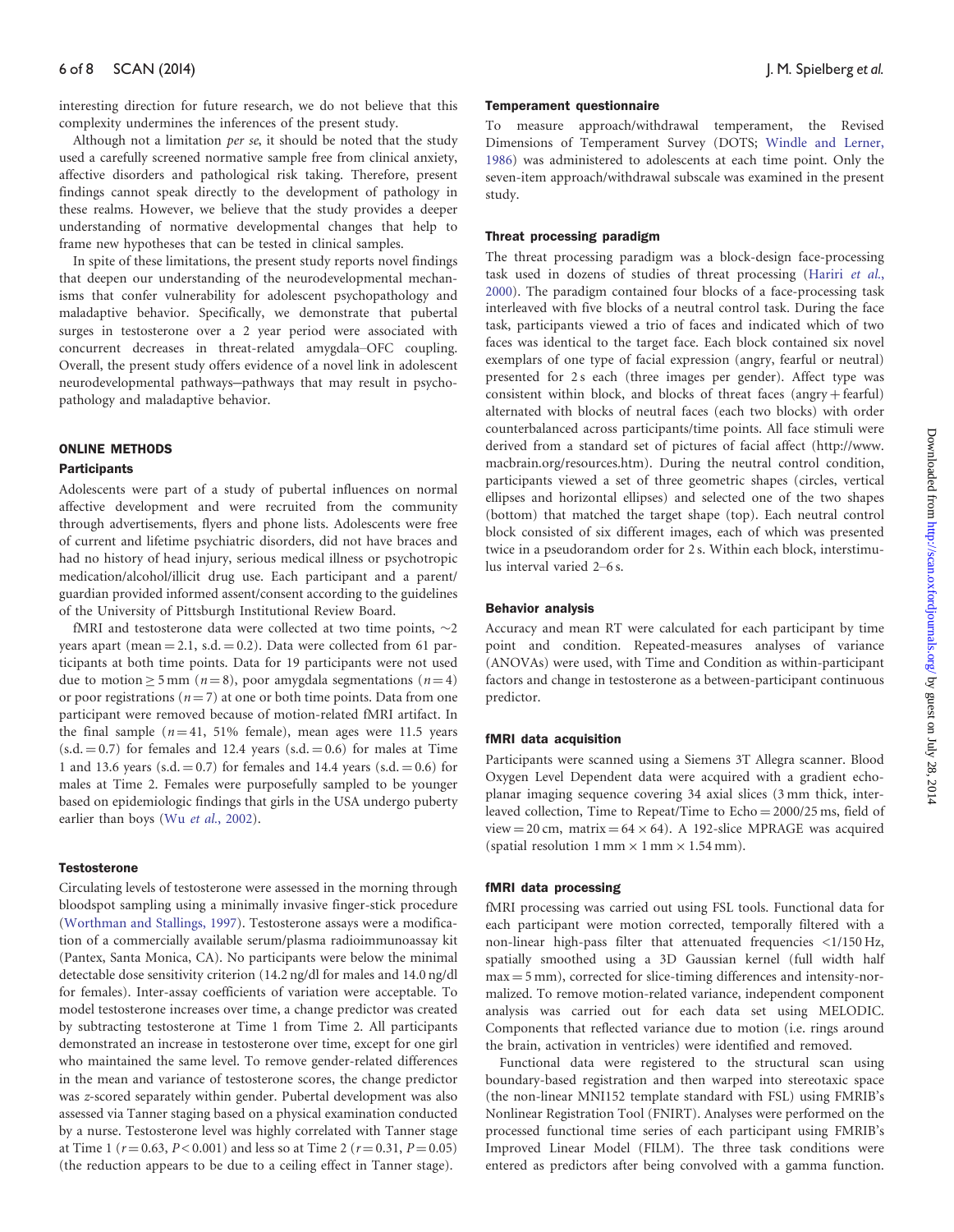## <span id="page-6-0"></span>Testosterone impacts amygdala–OFC coupling SCAN (2014) 7 of 8

Two contrasts were created: (i) Threat Face – Neutral Shape and (ii) Threat Face – Neutral Face.

A fixed effects ANOVA was conducted (via fMRI Expert Analysis Tool (FEAT)), using each participant's Time 1 and Time 2 data, that modeled both changes in task effect over time (Time 2–Time 1) and the mean task effect across time. The resultant  $\beta$  maps were carried up to the group level, where the mean for each effect was calculated. Twotailed *t*-tests were conducted on the  $\beta$ 's for the predictor of interest and converted to z-scores to determine the significance of the  $\beta$ 's. Gaussian random field theory was used to correct for multiple comparisons (via cluster) with an individual voxel-level threshold of  $z \geq 2.81$  and an overall error rate of  $P \le 0.05$ . A mask of gray matter was used to constrain the number of voxels under consideration.

#### PPI connectivity analyses

Left and right amygdalae were segmented in each structural scan via FIRST. The inverse of the functional $\rightarrow$ structural transform was applied to the segmented masks to convert them into functional space. The mean (across voxels in each mask) for each time point was extracted to create amygdalae time series seed predictors. To model brain-wide signal fluctuations that could confound estimates of connectivity, the mean across all intra-cerebral voxels was calculated for each time point.

PPI connectivity analyses were performed on the processed time series of each participant using FILM. Two sets of analyses were conducted, one in which the shape condition was used as the baseline for the task predictor and one in which the neutral face condition was used as the baseline. Seven predictors were entered in each analysis: (i) amygdala time series, (ii) a predictor modeling the mean difference between the threat face and neutral condition (coded as 1 during the threat condition,  $-1$  during the neutral condition 0 at all other times), (iii) the PPI connectivity term (the product of amygdala time series and the condition difference predictor) and (iv–vii) four nuisance predictors that modeled the variance associated with the sum of the threat face condition and appropriate neutral condition (to model variance shared among these conditions), the neutral face (or shape) condition and mean ventricle and white matter time series. Before creating the PPI connectivity term, condition predictors were convolved with a gamma function.

A fixed effects ANOVA was computed, using each participant's Time 1 and Time 2 PPI  $\beta$  maps, which modeled both changes in connectivity over time (Time 2–Time 1) and mean connectivity across time. The mean and difference connectivity maps were then used as dependent variables in group-level regressions (separately for right/left amygdala) in FMRIB's Local Analysis of Mixed Effects (FLAME). First, means across group were calculated to determine both mean (across time) connectivity and change over time in connectivity. Next, to test the main hypotheses of interest, change in testosterone over time (Time 2–Time 1) was entered as a predictor. To remove variance due to receipt of different counterbalancing orders at the two time points, a nuisance covariate was included modeling consistency of counterbalancing orders. Because several participants were left handed, a handedness covariate was included. Thresholding and correction for multiple comparisons is described above. Because the present study focused on OFC, a mask of OFC gray matter was used.

Because the present study used a normative sample, we did not expect to find relationships between changes in coupling and clinical measures (e.g. anxiety). However, as a preliminary analysis, we examined the correlation between change over time in coupling and change over time in the approach/withdrawal DOTS subscale in those participants with a large change in testosterone over time.

## **REFERENCES**

- Adolphs, R., Tranel, D., Damasio, A.R. (1998). The human amygdala in social judgment. Nature, 393(6684), 470–4.
- Banks, S.J., Eddy, K.T., Angstadt, M., Nathan, P.J., Phan, K.L. (2007). Amygdala-frontal connectivity during emotion regulation. Social Cognitive and Affective Neuroscience, 2(4), 303–12.
- Baxter, M.G., Murray, E.A. (2002). The amygdala and reward. Nature Review Neuroscience, 3(7), 563–73.
- Baxter, M.G., Parker, A., Lindner, C.C., Izquierdo, A.D., Murray, E.A. (2000). Control of response selection by reinforcer value requires interaction of amygdala and orbital prefrontal cortex. Journal of Neuroscience, 20(11), 4311–19.
- Blakemore, S.J. (2008). The social brain in adolescence. Nature Review Neuroscience, 9(4), 267–77.
- Blakemore, S.J., Robbins, T.W. (2012). Decision-making in the adolescent brain. Nature Neuroscience, 15(9), 1184–91.
- Bos, P.A., Hermans, E.J., Ramsey, N.F., van Honk, J. (2012a). The neural mechanisms by which testosterone acts on interpersonal trust'. Neuroimage, 61(3), 730–7.
- Bos, P.A., Panksepp, J., Bluthe, R.M., van Honk, J. (2012b). Acute effects of steroid hormones and neuropeptides on human social-emotional behavior: a review of single administration studies. Frontiers in Neuroendocrinology, 33(1), 17–35.
- Brown, B.B. (2004). Adolescents' relationships with peers. Handbook of Adolescent Psychology, 2, 363–94.
- Carney, D.R., Cuddy, A.J., Yap, A.J. (2010). Power posing: brief nonverbal displays affect neuroendocrine levels and risk tolerance. Psychological Science, 21(10), 1363–8.
- Cohen, M.X., Elger, C.E., Weber, B. (2008). Amygdala tractography predicts functional connectivity and learning during feedback-guided decision-making. Neuroimage, 39(3), 1396–407.
- Crone, E.A., Dahl, R.E. (2012). Understanding adolescence as a period of social-affective engagement and goal flexibility. Nature Review Neuroscience, 13(9), 636–50.
- Dahl, R.E. (2004). Adolescent brain development: a period of vulnerabilities and opportunities. Keynote address. Annals of the New York Academy of Sciences, 1021, 1–22.
- Dolan, R.J. (2007). The human amygdala and orbital prefrontal cortex in behavioural regulation. Philosophical Transactions of the Royal Society of London Series B, Biological Sciences, 362(1481), 787–99.
- Ernst, M., Pine, D.S., Hardin, M. (2006). Triadic model of the neurobiology of motivated behavior in adolescence. Psychological Medicine, 36(3), 299–312.
- Fernandez-Guasti, A., Martinez-Mota, L. (2005). Anxiolytic-like actions of testosterone in the burying behavior test: role of androgen and GABA-benzodiazepine receptors. Psychoneuroendocrinology, 30(8), 762–70.
- Gardner, M., Steinberg, L. (2005). Peer influence on risk taking, risk preference, and risky decision making in adolescence and adulthood: an experimental study. Developmental Psychology, 41(4), 625–35.
- Hariri, A.R., Bookheimer, S.Y., Mazziotta, J.C. (2000). Modulating emotional responses: effects of a neocortical network on the limbic system. Neuroreport, 11(1), 43–8.
- Jones, J.L., Esber, G.R., McDannald, M.A., et al. (2012). Orbitofrontal cortex supports behavior and learning using inferred but not cached values. Science, 338(6109), 953–6.
- Lacreuse, A., King, H.M., Kurdziel, L.B., et al. (2010). Testosterone may increase selective attention to threat in young male macaques. Hormones and Behavior, 58(5), 854–63.
- Lee, H., Heller, A.S., van Reekum, C.M., Nelson, B., Davidson, R.J. (2012). Amygdalaprefrontal coupling underlies individual differences in emotion regulation. Neuroimage, 62(3), 1575–81.
- Moore, W.E., III, Pfeifer, J.H., Masten, C.L., Mazziotta, J.C., Iacoboni, M., Dapretto, M. (2012). Facing puberty: associations between pubertal development and neural responses to affective facial displays. Social Cognitive and Affective Neuroscience, 7(1), 35–43.
- Ochsner, K.N., Bunge, S.A., Gross, J.J., Gabrieli, J.D. (2002). Rethinking feelings: an FMRI study of the cognitive regulation of emotion. Journal of Cognitive Neuroscience, 14(8), 1215–29.
- Paus, T., Keshavan, M., Giedd, J.N. (2008). Why do many psychiatric disorders emerge during adolescence? Nature Reviews Neuroscience, 9(12), 947–57.
- Pessoa, L., Adolphs, R. (2010). Emotion processing and the amygdala: from a 'low road' to 'many roads' of evaluating biological significance. Nature Reviews Neuroscience, 11(11), 773–83.
- Quevedo, K.M., Benning, S.D., Gunnar, M.R., Dahl, R.E. (2009). The onset of puberty: effects on the psychophysiology of defensive and appetitive motivation. Development and Psychopathology, 21(1), 27–45.
- Scherf, K.S., Smyth, J.M., Delgado, M.R. (2013). The amygdala: an agent of change in adolescent neural networks. Hormones and Behavior, 64(2), 298–313.
- Spielberg, J.M., Olino, T.M., Forbes, E.E., Dahl, R.E. (2014). Exciting fear in adolescence: does pubertal development alter threat processing? Developmental Cognitive Neuroscience., 8, 86–95.
- Steinberg, L. (2010). A dual systems model of adolescent risk-taking. Developmental Psychobiology, 52(3), 216–24.
- van Wingen, G., Mattern, C., Verkes, R.J., Buitelaar, J., Fernandez, G. (2010). Testosterone reduces amygdala-orbitofrontal cortex coupling. Psychoneuroendocrinology, 35(1), 105–13.